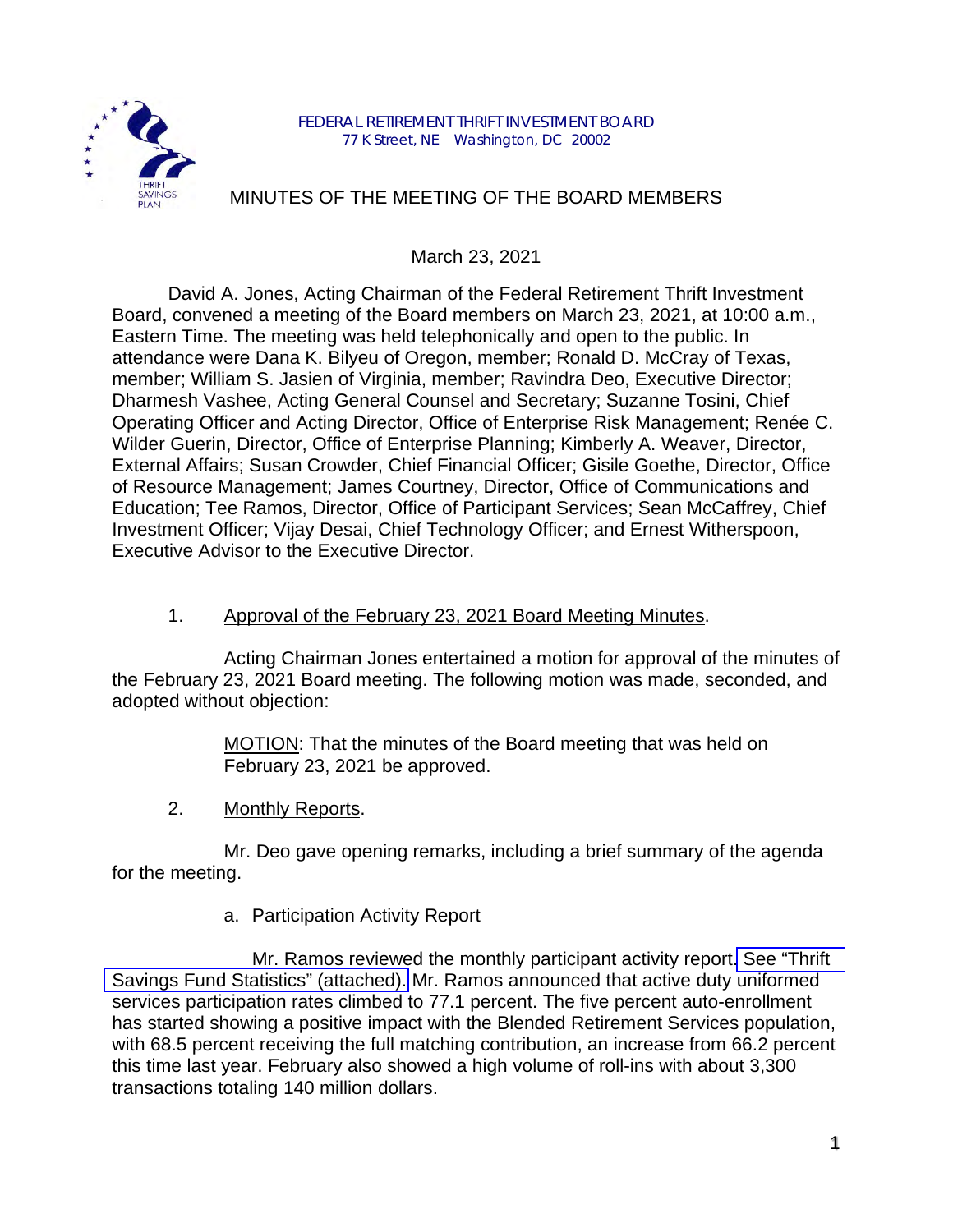Contact center service levels improved in March to an average answer time of one second. This was a reduction from February when the average answer time was one minute and ten seconds.

b. Investment Performance

Mr. McCaffrey reviewed the monthly investment performance report. See "February [2021 Performance Review – G, F, C, S, I and L Funds" \(attached\).](https://www.frtib.gov/pdf/minutes/2021/Mar/MM-2021Mar-Att2.pdf) Mr. McCaffrey noted that for the month of February, BlackRock's performance for the F, C, S, and I Funds was in line with the funds' respective indices. Mr. McCaffrey reported that equities benefited from better than anticipated corporate earnings, expectations from the stimulus package, and the continued rollout of COVID-19 vaccinations, while the Federal Reserve continues an accommodative monetary policy. Later in the month, fears of future inflation caused concern among investors about rising rates, likely limiting gains.

The C, S, and I Funds all posted gains. The F Fund had a loss due to higher Treasury yields pushing asset prices lower. All L Funds had gains.

For the year to date, Mr. McCaffrey reported BlackRock's performance for the F, C, and I Funds were in line with their respective benchmarks. BlackRock's performance for the S Fund exceeded the Small Mid-Cap benchmark by four basis points due to securities lending and futures mistracking.

For the current month through Monday, March 22, equity fund performance was positive. The C Fund was ahead 3.50 percent. The S Fund was up 1.51 percent and the I Fund gained 3.09 percent. The fixed income market was down due to higher Treasury yields. As a result, the F Fund was down 1.23 percent. Additionally, the G Fund was ahead 8 basis points.

Mr. McCaffrey noted that participation in the L Funds continues to increase, largely due to the automatic enrollment of new participants. Interfund transfers have also contributed, with a recent increase potentially attributable to the distribution of 2020 annual statements that included information about the addition of new L Funds in five-year increments. With respect to interfund transfers, some participants chose to move assets from the G Fund to L Funds in February. Some participants also moved assets from the G and C Funds to the S Fund, likely due to the significant appreciation of small and mid-cap stocks in recent weeks. Mr. McCaffrey noted that the vast majority of participants do not execute an interfund transfer in a given month, and February was no exception.

c. Legislative Report

Ms. Weaver reported that Marty Walsh was confirmed as the Secretary of Labor on March 22, 2021, and all of President Biden's cabinet secretaries have now been seated.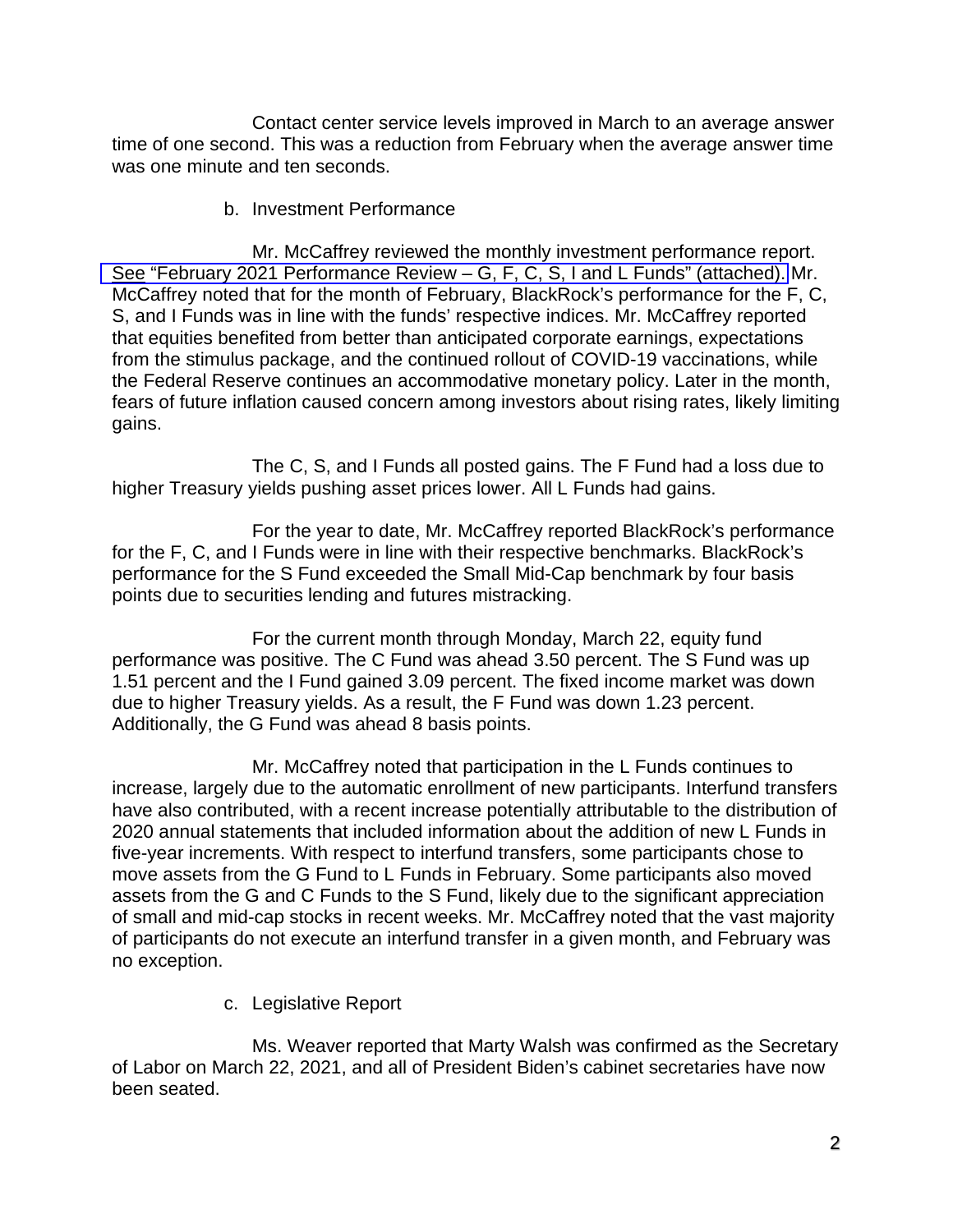Ms. Weaver also reported that Senator Jeff Merkley and Representatives Emanuel Cleaver and Rashida Tlaib had introduced the Restructuring Environmentally Sound Pensions in Order to Negate Disaster (RESPOND) Act, which would require the FRTIB to establish a nine-member advisory panel to review the financial risks of climate change and implement low-carbon investment strategies consistent with FRTIB's fiduciary responsibilities. If FRTIB were to determine that lowcarbon investment strategies are inconsistent with its fiduciary duties, the Board must create a TSP Climate Choice Stock Index Fund and exclude any investments in fossil fuel entities. FRTIB will be engaging with the members or their staff to notify them of concerns with the legislation and the impact it would have on the TSP. Member Jasien noted that participants would have access to these types of investment strategies through self-directed brokerage options, also known as the mutual fund window, in the summer of 2022.

Ms. Weaver additionally noted that the House of Representatives was in a three-week recess while continuing to hold hearings. The Senate was in session the week of March 22 and would be out of session the following week.

Member McCray inquired about the infrastructure bill and whether Ms. Weaver has concerns. Ms. Weaver stated that the bill appears to be comprehensive and that she will be monitoring the bill closely.

- 3. Quarterly Reports.
	- a. Vendor Risk Management Update

Ms. Tosini reported that on a quarterly basis, the Office of Enterprise Risk Management provides the Executive Director and Board members with a synopsis of its Vendor Risk Assessment for key vendors[. See "Vendor Risk Assessment"](https://www.frtib.gov/pdf/minutes/2021/Mar/MM-2021Mar-Att3.pdf)  [\(attached\). S](https://www.frtib.gov/pdf/minutes/2021/Mar/MM-2021Mar-Att3.pdf)he reported that there is no indication that the vendors will not be able to fulfill their contractual obligations to FRTIB.

4. Multi-Asset Manager Update.

Mr. McCaffrey provided the update for the Multi-Asset Manager project. See ["Multi-Asset Manager Update" \(attached\). F](https://www.frtib.gov/pdf/minutes/2021/Mar/MM-2021Mar-Att4.pdf)RTIB and State Street Global Advisors (SSGA) have continued to work to set up and test the network over which investment instructions and earnings reports will flow daily. Mr. McCaffrey stated that the process is on schedule and the C Fund will be first to experience the transfer in April.

5. Federal Employee Viewpoint Survey (FEVS) Update.

Ms. Goethe provided an update on the Federal Employee Viewpoint Survey (FEVS). See ["FEVS Results 2020" \(attached\). T](https://www.frtib.gov/pdf/minutes/2021/Mar/MM-2021Mar-Att5.pdf)he Office of Personnel Management (OPM) conducts this survey annually. Due to the pandemic, OPM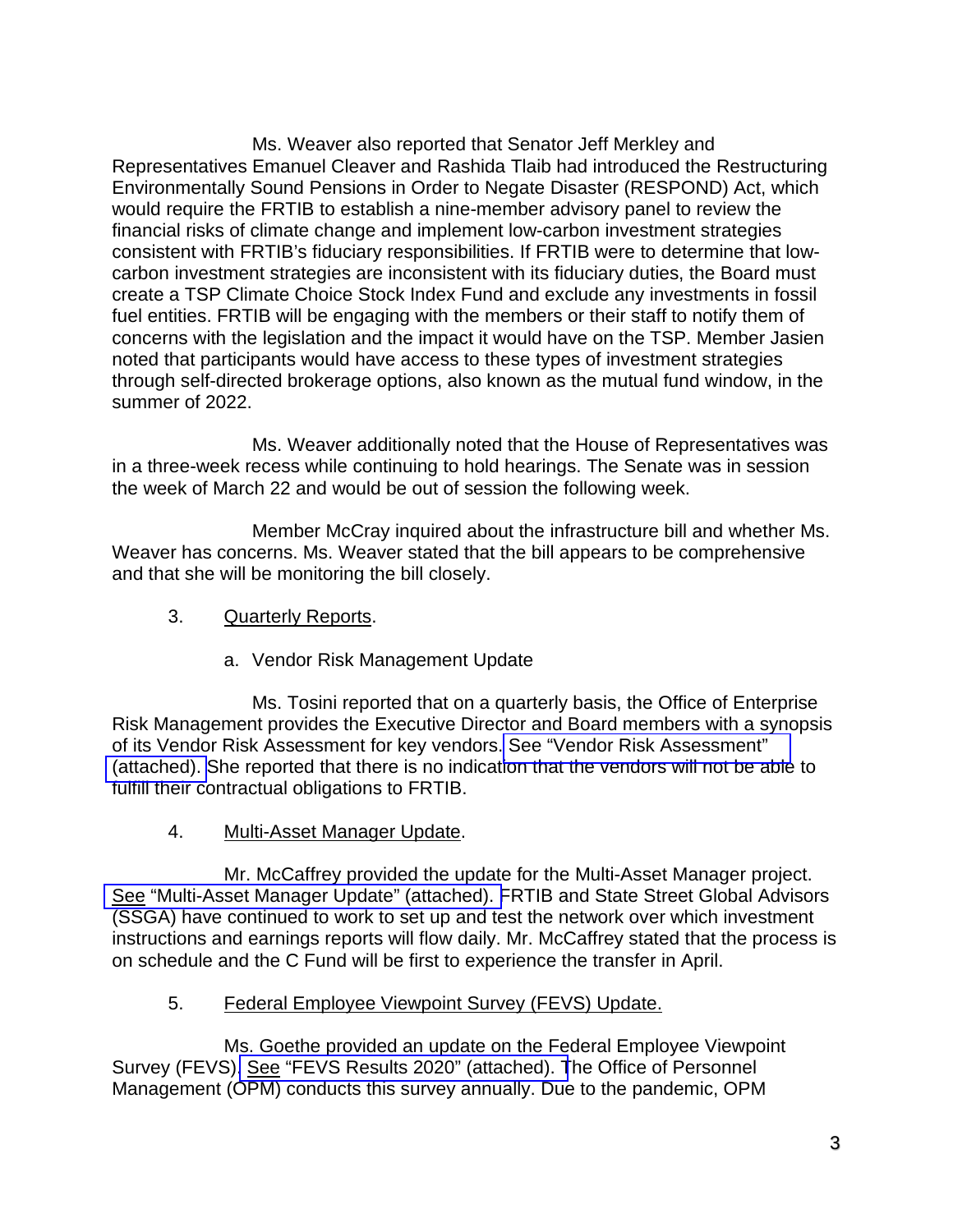included more telework-related questions this year. FRTIB employees gave positive responses for the three key indicators: intrinsic work experience, global satisfaction, and employee engagement. FRTIB employees had a very positive response rate regarding leadership's response to the pandemic.

Member Bilyeu stated she was interested to learn how the Agency would use lessons learned from the pandemic to create a more flexible approach to telework and whether that could improve employee engagement.

Member McCray encouraged management to think about learnings and improvements they can take from the past year. Mr. Deo stated that management is considering ways in which FRTIB can be more flexible in terms of structure, vendor structure, and requirements.

Member Jasien asked how the FRTIB can incrementally improve and sustain these results. Mr. Deo stated that the successful results were a function of a single-minded focus on the mission of the FRTIB. He added that management will communicate clearly, transparently, and frequently and continue to focus on the Agency mission.

## 6. Enterprise Risk Management Update.

Ms. Tosini provided the enterprise risk management update[. See](https://www.frtib.gov/pdf/minutes/2021/Mar/MM-2021Mar-Att6.pdf) ["Enterprise Risk Management \(ERM\) Update" \(attached\).](https://www.frtib.gov/pdf/minutes/2021/Mar/MM-2021Mar-Att6.pdf) Ms. Tosini reported that the number and severity of risks is decreasing. This year, the Agency identified 13 risks that the Agency is tracking, which include seven medium-high, six medium, and zero high risks. Ms. Tosini highlighted work done relating to insider threat, information security, disaster recovery and business continuity, human capital management, data privacy, fraud detection, acquisition planning, and RKSA-Converge. RKSA-Converge is a new risk, as the acquisition has been awarded and is now transitioning to become a program. Ms. Tosini discussed the work on the Agency's next five-year strategic plan and ensuring that risk treatment plans align with those strategic goals.

7. Adjourn.

On a vote taken by the Acting Chairman, the members closed the meeting at 11:04 a.m. and reconvened for an information session.

MOTION: That this meeting be adjourned.

Date: 2021.05.15 06:58:51 -04'00' Digitally signed by DHARMESH VASHEE

Dharmesh Vashee Acting Secretary